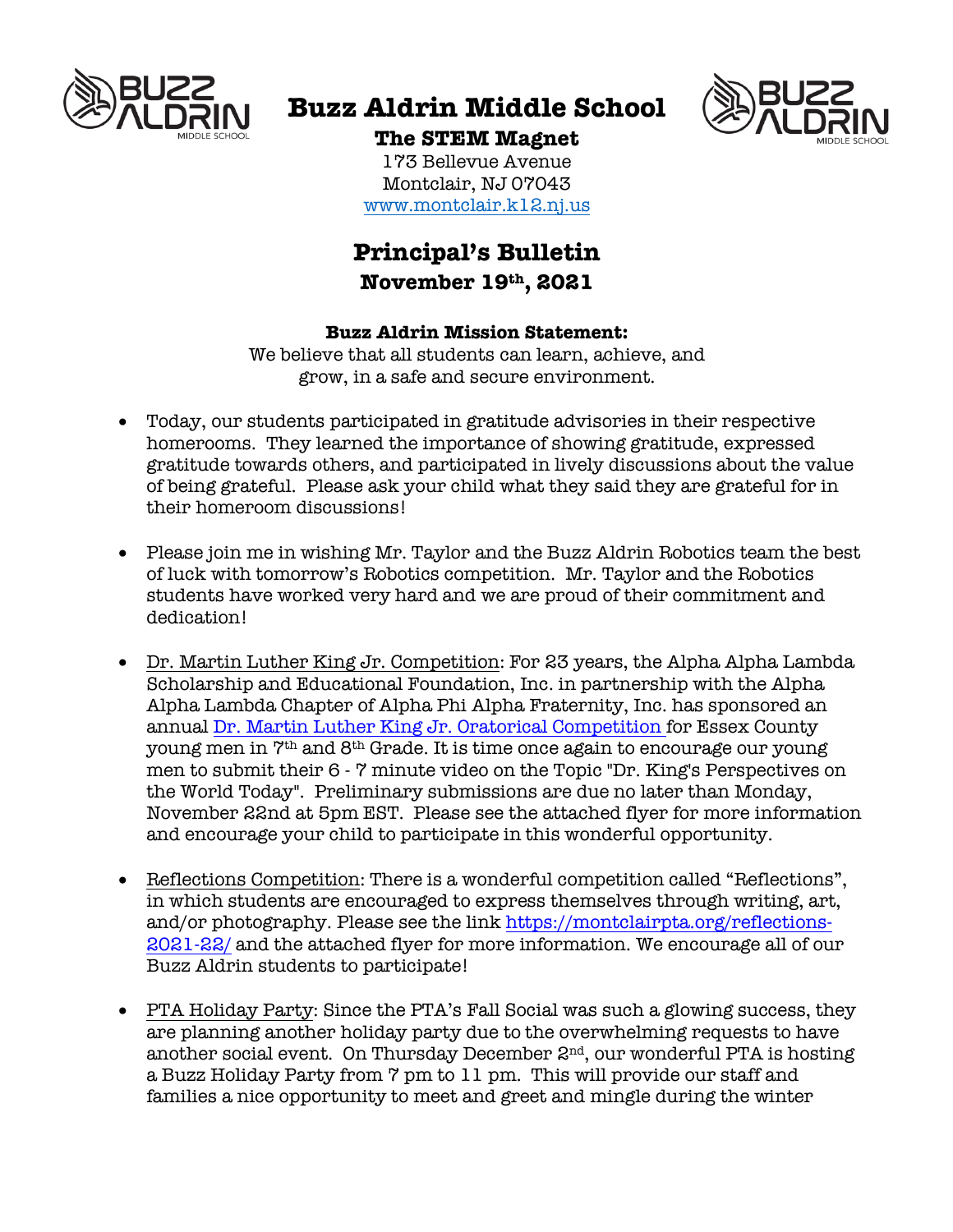months. Please see the attached flyer for more details. Additionally, please RSVP using the link below.

- o PTA Buzz Holiday Party RSVP Link: https://buzzaldrinpta.memberhub.com/store/items/549847
- Please see the attached COVID Weekly Vaccination Flyer from Essex County. This flyer explains options for Essex County residents to vaccinate children who are ages 5-11 years if they choose to do so.
- Holiday Travel & Remote Instruction: If you are planning on traveling during the November or December breaks, please complete the Google form no later than 11 am on Tuesday, November 23rd. If you sent an email to administration or the office, please complete the Google form anyway so that we have all the travel information housed in one location. Use the link below to let us know:
	- o Holiday Travel Google Form: https://docs.google.com/forms/d/e/1FAIpQLSfj6tjazOAvJOjdlaCJL8TrKPVxT\_\_rcoiUskC7CugegkBwQ/viewform
- Thanksgiving Food Basket Drive Our community of teachers, staff, students, and parents will be creating Thanksgiving food baskets for 50 BAMS families to ensure they have a warm and festive holiday celebration. We need all of our families to join together as a community to purchase the needed supplies. Special thanks to our generous PTA, our parent donors, and our staff members in supporting this initiative. Please give generously in the true BAMS community spirit!
	- o **To donate funds towards the purchase of the needed items, please click**

**here: https://buzzaldrinpta.memberhub.com/store/items/547648**

- o **FOOD DONATIONS DROP OFF/COLLECTION:** If you signed up to donate an item please drop off or send in with your child by 11 am on Monday morning.
- o TURKEY DROP OFF is on Tuesday, November 23 ONLY.
- o Thank you for your generosity during this holiday season! We are so proud of how much our Buzz community has donated!
- We are seeking nominations for the 2021-2022 Governor's Educator of the Year Award! Governor's Educator of the Year (GEOY) nominations sought for our amazing teachers and educational service professionals. Please see the attached GEOY nomination form to nominate one of our fabulous staff members. The criteria states that the winners of this award must not have earned the title of School Teacher of the Year or Educational Services Professional (ESP) of the Year in the past five years. Nominations have been extended to Tuesday, November 23rd. Please consider nominating one of our staff members!! The most recent awardees were:

| Year      | <b>Teacher of the Year</b> | <b>ESP</b> of the Year |
|-----------|----------------------------|------------------------|
| 2020-2021 | Jacqueline Brower          | Maritza DeJesus        |
| 2019-2020 | Joseph Turner              | Toni Paccione          |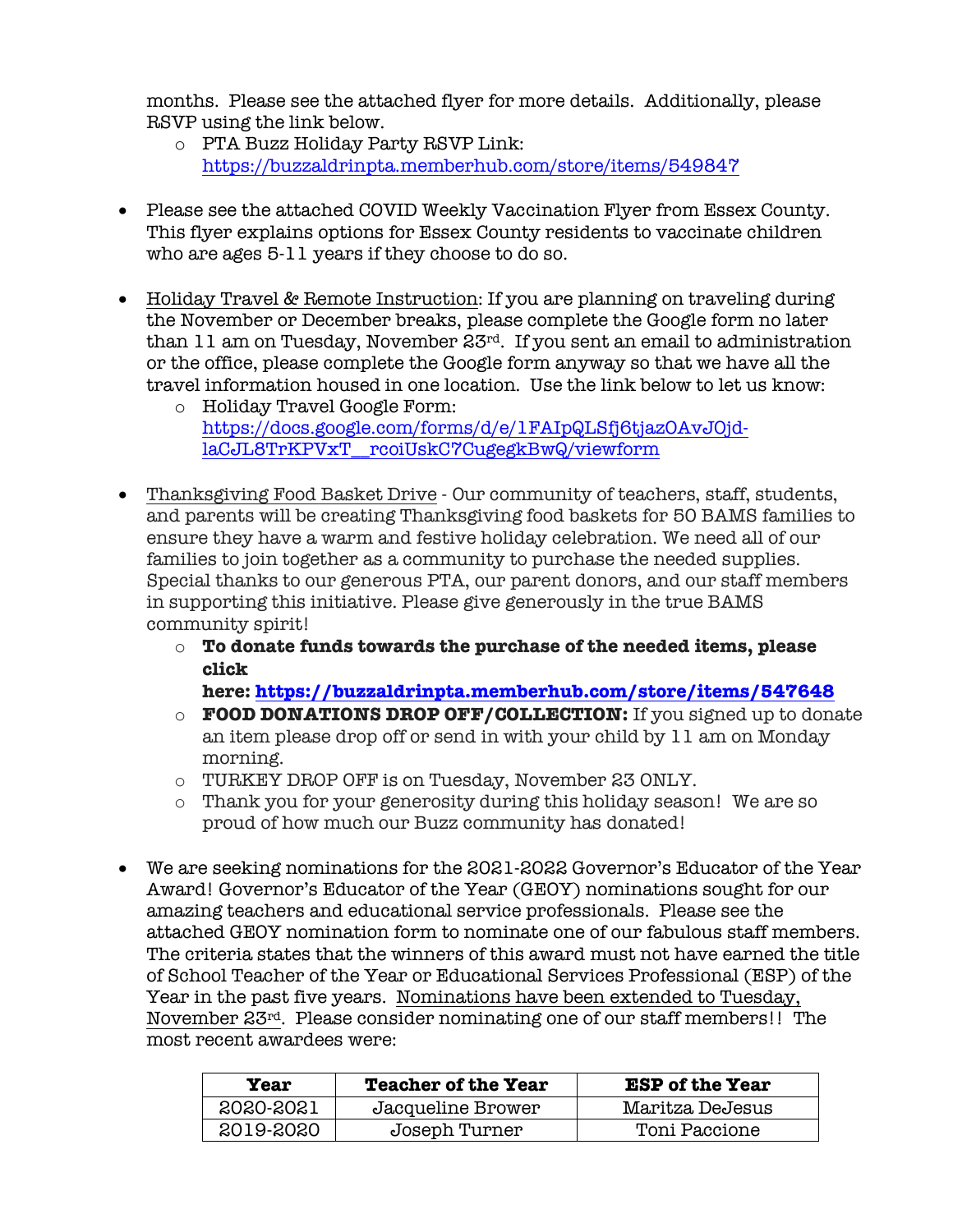| 2018-2019 | Kate Megdanis | Lora Orta   |
|-----------|---------------|-------------|
| 2017-2018 | Tracey Belsky | Donna Kobza |
| 2016-2017 | Nisha Gandhi  | Eva McGorry |

Educational Services Professionals include the following: • Anti-Bullying Specialist •Athletic Trainer • Behavior Specialist • Child Study Team • Cooperative Education Coordinator/Hazardous Occupations • Educational Interpreter (Cued Speech, Transliteration, Oral Interpreting, Sign Language Interpreting) • Guidance / School Counselor • Learning Disabilities Teacher Consultant • Library Media Specialist • Mathematics Specialist / Mathematics Coach • Nurse (Instructional & Non-instructional) • Occupational Therapist • Paraprofessional (Instructional only) • Physical Therapist • Psychologist • Reading Specialist / Reading Coach • Social Worker • Speech Language Specialist • Student Assistant Coordinator • Technology Coach

#### • **General Reminders & Updates for Parents/Families:**

- o As the cooler weather approaches, please ensure your children are dressed appropriately for outdoor conditions. This means he/she/they should have a coat, sweatshirt, hat, or any other clothing that allows for them to be comfortable during the day and for outdoor lunch/recess.
- o When students have indoor recess, they will be in the auditorium. Since there are simultaneous classes running in the auditorium, it is important that students bring their own books to read or something he/she/they can work on independently. It is their free time to unwind and relax, but we must be mindful to our dance classes.
- o Cell phone use is not permitted during the school day. Parents should not text or call their children during school hours.
- $\circ$  Masks are required at all times while in the building. If students fail to wear their masks in school, he/she/they will be sent home. If possible, please send your child to school with an extra mask in case the original mask is misplaced or damaged. If students cannot follow the mask policy, they will be sent home.
- o Please make sure your child has a water bottle with him/her/them each school day.
- o Students are required to bring their fully charged Chromebooks to school each day. We are also encouraging students to bring their Chromebook chargers to school.
- $\circ$  Please complete a free/reduced meal application if you would like to do so. The online form is available at https://www.nlappscloud.com/ and hard copies are available in the main office. You may also visit the Department of Agriculture's website to access an application in a language other than English or Spanish (https://www.fns.usda.gov/cn/translatedapplications).
- o Again, please **DO NOT** drop off or pick up your child in the front of the building or in a location where they must cross the street. Grownups need to remain in their cars and be sure not to block the staff parking lot while waiting for their children. Students should not cross the street at any location other than the designated crosswalks. Parents should not stand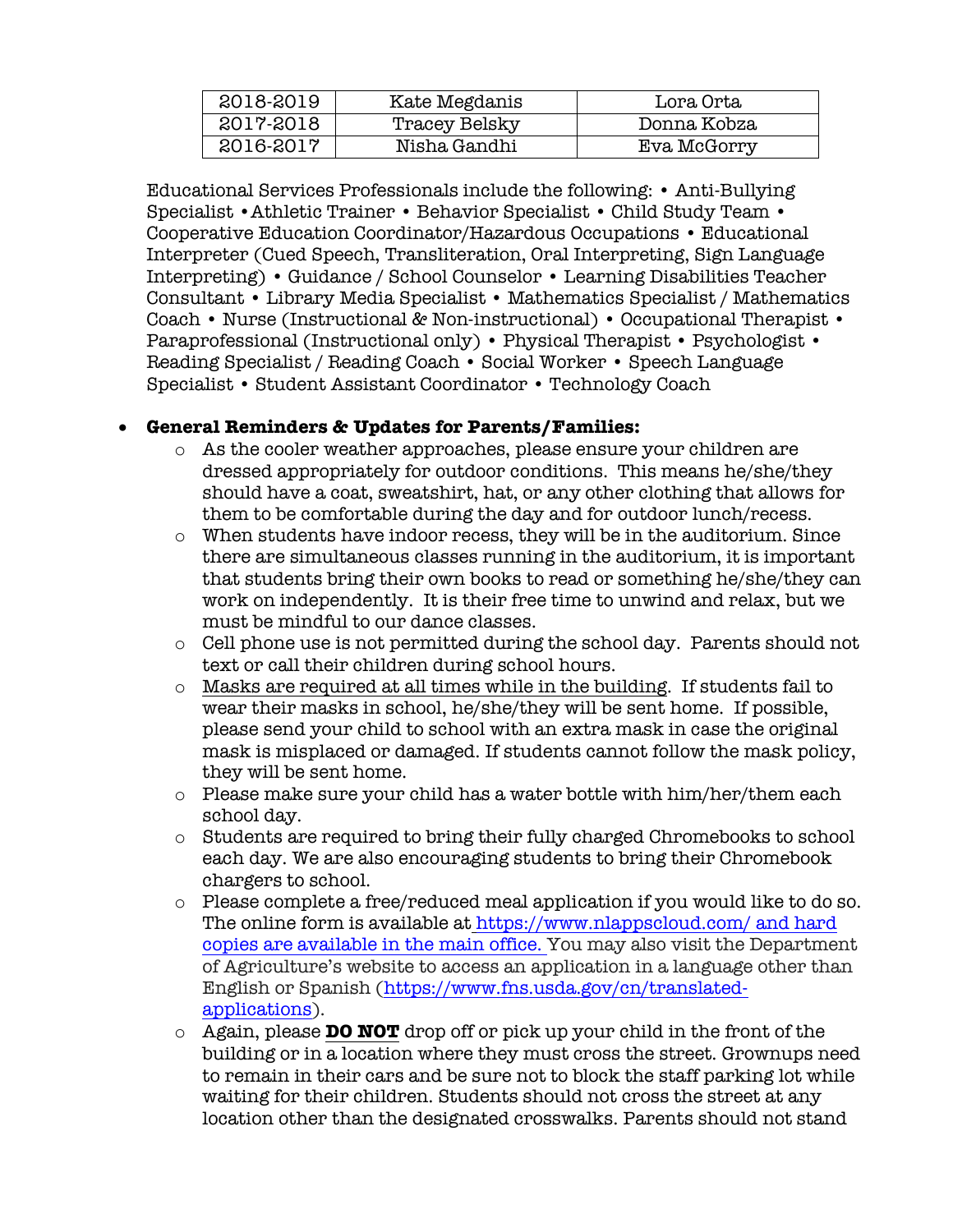in the staff parking lot to pick up their children. **This is a safety issue.** Despite the number of times this is written in school communications, this is still a problem. Please abide by the school's rules.

- o **Parents are not permitted to drop off belongings, lunches, materials throughout the day.** We will not accept materials dropped off while school is in session. Therefore, it is essential that you make sure your child has all the necessary materials he/she/they would need prior to entering the building.
- o The health forms must be completed by 7:00 am on Tuesdays and Thursdays. This must be done in order for students to attend classes. If health forms are not completed in time, students will need to wait in the auditorium until they can complete one themselves. This results in a loss of valuable instructional time.
- o There are no visitors permitted in the building at any time.
- o Please encourage your child to leave their desk shields (dividers) in their lockers when not in use. We do not have enough extras to provide loaners for all those who forget.
- $\circ$  Parents are not permitted to ask teachers for remote instruction without prior approval granted from building administration. Remote instruction can only be granted for COVID-related reasons.

### • **After School Clubs & Activities Protocols**:

- o Students are not permitted to leave the building and return for afterschool activities. They must remain in the building until the program/club has ended.
- o Students are responsible for their own transportation home from all clubs and activities. Please pick your children up in a timely manner.
- o Club advisors and staff members do not participate in arranging carpools or parent pick-ups after the club ends.
- o Students must report directly to the designated club meeting room or location immediately after the dismissal bell rings.
- o Students are to report to their lockers at dismissal then to the club meeting with their belongings. They will be dismissed straight from the designated club room.
- $\circ$  Students are not permitted to go to their lockers or roam throughout the building after a club or activity is dismissed. This is a safety issue. If this occurs, a student may be removed from the club or activity.
- Yearbooks: Yearbooks are now on sale! To order your copy of the yearbook please visit https://www.jostens.com/yearbooks/students-and-parents/aboutyearbooks, or reach out to Mrs. Mintz (Jmintz@montclir.k12.nj.us) with any questions.

## **Next Week's Schedule of Days**

- Monday, November  $22^{nd}$  E Day
- Tuesday, November  $23^{rd}$  F Day
- Wednesday, November  $24<sup>th</sup>$  A Day, Abbreviated Day Schedule